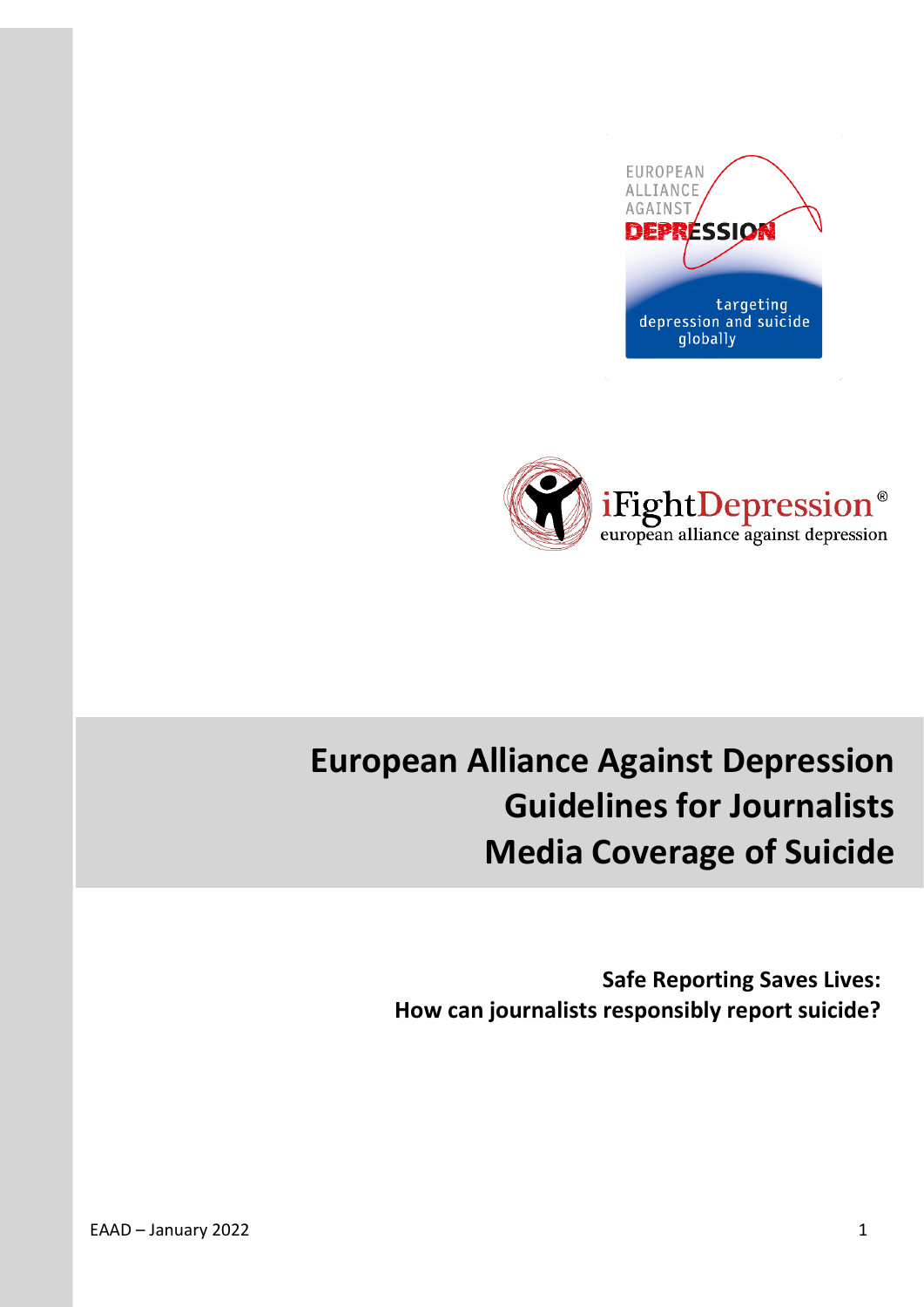### **Introduction**

- Suicide is a serious public health problem in 2019 around 800,000 people worldwide and around 48,000 people in Europe, died from suicide. 1
- Around 90% of suicides occur in the context of a mental disorder, depression being the most important one. People with diagnosed depression have around 20 times higher suicide risk than people without depression.<sup>2</sup>
- Research shows that media coverage on suicide can increase the likelihood of subsequent imitation suicides (copycat suicides). This is known as the Werther effect (see below). <sup>3</sup> It is likely that media reports focusing on someone seeking help and overcoming a suicide crisis can have a positive effect on individuals at risk of suicide (sometimes referred to as the Papageno effect). 4
- The European Alliance Against Depression (EAAD) developed the *Guidelines for Journalists - Media Coverage of Suicide* to provide journalists with practical advice on how to report suicide responsibly.

#### **Werther effect**

- Werther effect is named after the novel of Johann Wolfgang von Goethe, "The Sorrows of the Young Werther" (published in 1774), in which a young man shot himself due to unrequited love. After the novel's publication, copycat suicides of young men occurred around Europe, following the same method used in the novel.
- Werther effect occurs when a suicide serves as a model for subsequent suicidal acts. The model may be a celebrity, but could also be a relative, neighbour, friend or a fictional figure e.g., in a novel.
- The term Werther effect was first used in academia in 1974 by David Phillips<sup>3</sup> who analysed the effects of media reports of celebrity suicides appearing on the front page of the New York Times. Comparing suicide statistics before and after media coverage of celebrity suicides and then comparing them with the same time periods in the preceding and following years, he found that after 26 of the 33 celebrity suicide media reports, a significant increase in the number of suicidal deaths was observed.<sup>3</sup>
- The size of the Werther effect was larger when follow-up reporting had occurred: the more publicity devoted to a suicide story, e.g., the more days a suicide story appears on the front page, the larger the rise in suicides thereafter. In the two months following the suicide of Marilyn Monroe with huge media coverage, 303 excess suicides in the United States and 60 excess suicides in England and Wales were found.<sup>3</sup>
- To date more than 150 studies on the Werther effect have been published worldwide<sup>5</sup> (e.g., United States<sup>6</sup>, Canada,<sup>7</sup> Australia,<sup>8</sup> Germany,<sup>9</sup> France<sup>10</sup>, other European countries,<sup>11</sup> Japan,<sup>12</sup> South Korea,<sup>13</sup> Taiwan,<sup>14</sup> Hong Kong, $^{15}$  Israel, $^{16}$  and India $^{17}$ ).
- A recent meta-analysis and systematic review<sup>18</sup> found that in the 1-2 months period after the media report a death of a celebrity by suicide, the number of suicides appeared to increase by between 8-18%; when a specific suicide method was reported, there was between an 18-44% increase in the risk of suicide by the same method. 18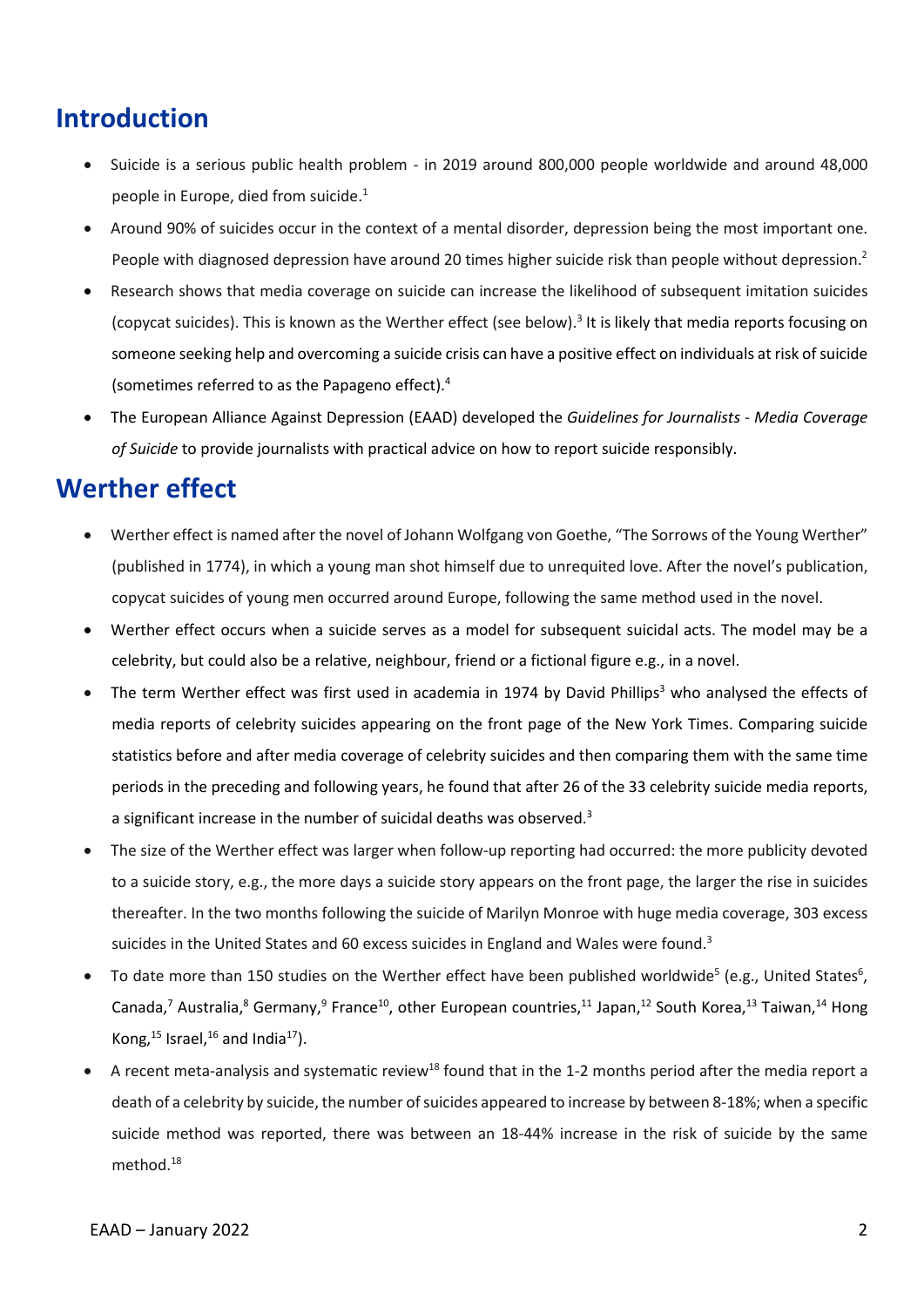## **Case studies on the Werther effect**

- In the five months after the suicidal death of the world-renowned actor Robin Williams in 2014 in the United States<sup>10</sup> and following intensive media coverage, there were 1,841 more suicide deaths compared to the same time period from the previous year (an increase of 9.85%), and a greater than expected number of suicides with the same method (i.e., suffocation), same gender (i.e., male) and in a similar age group as Williams.
- In the two weeks after the suicide of German national soccer goalkeeper Robert Enke in 2009<sup>9</sup> and following intensive media reporting of the suicide, the number of railway suicides in Germany doubled. Especially problematic here is that long term effects were observed: in the following two years a 19% increase in railway suicidal acts was found in Germany, compared to the preceding two years.<sup>9</sup> Further, this Werther effect was not only found in Germany but also in neighbouring European countries: The Netherlands, Hungary, Austria, and Slovenia. 11

#### **Case study: a positive example**

• After the opening of the subway system in 1978 in Vienna, subway-suicides were regularly reported in the media and an alarming increase of such suicides was observed. In 1987, media guidelines were developed, a media campaign was launched and how the media reported on subway-suicides in Vienna changed markedly. Subsequently, the number of completed and attempted suicides in the subway dropped by more than 80% within that same year.<sup>19</sup>

#### **Possible mechanisms of Werther effect**

• While media coverage of celebrity suicides may not be the primary reason for suicidal acts, it may influence a person's decision-making process during a critical phase by serving as a crucial trigger, providing a model on how to do it and by lowering the threshold. Identification with the deceased person and "normalisation" of suicide as an acceptable way to cope with crises induced by intensive media reporting play a role in this context. Furthermore, information especially about lethal suicide methods may influence a person's choice of method resulting in an increase in suicide deaths. 18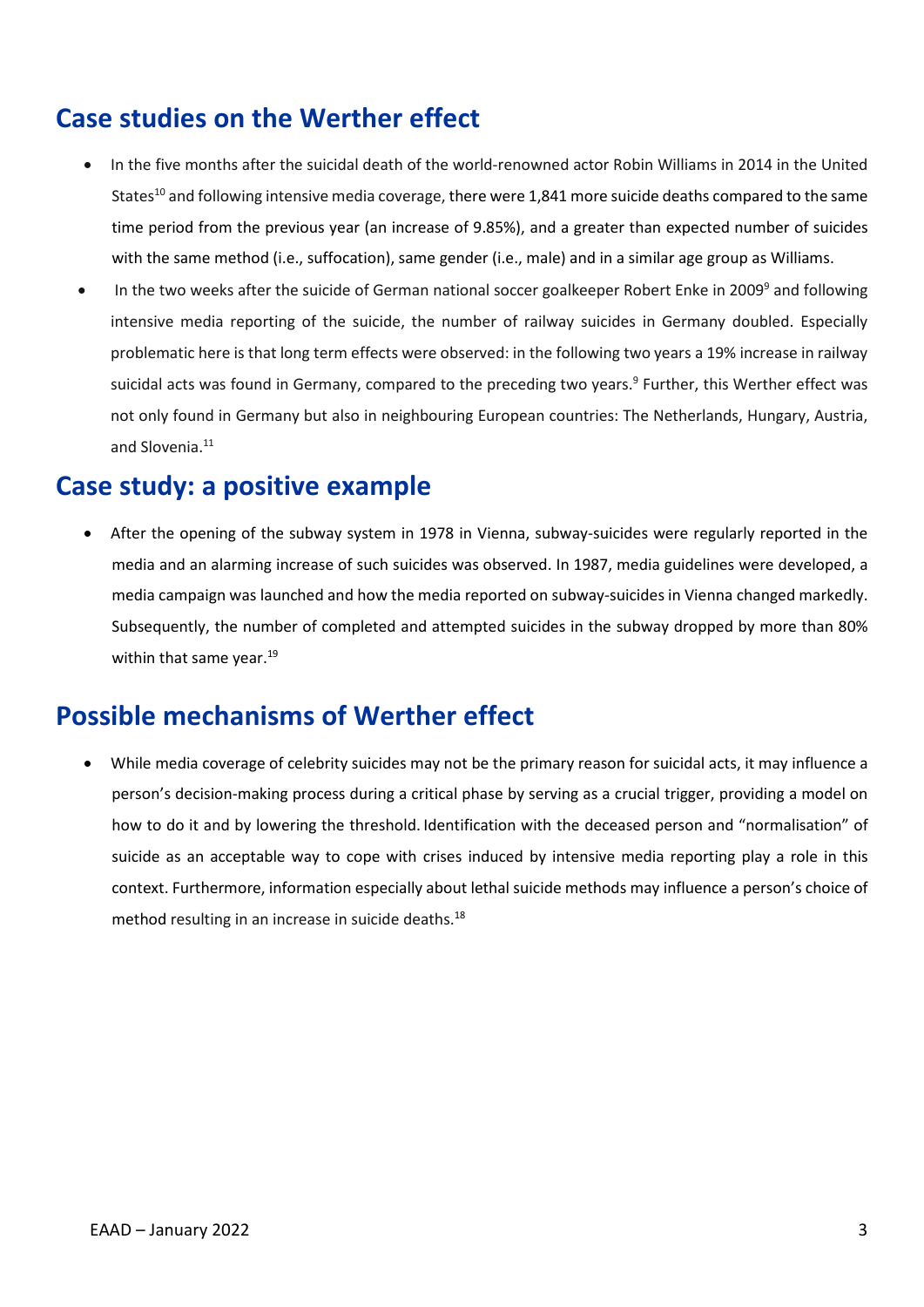The *EAAD Guidelines for Journalists - Media Coverage of Suicide* provide the following recommendations on how not to, and how to report suicide.

#### **How not to report:**

- Do not make the report prominent, avoid the front page in print media.
- Avoid sensationalistic or dramatic headlines and do not put terms such as suicide, suicidal, or closely related words in the headline (e.g., "Mr. X Used Shotgun to Commit Suicide").
- Do not present suicide favourably, dramatically, or in a glorified way (e.g., as heroic or romantic), do not mention any positive consequences of suicide.
- Do not present suicide as an understandable solution or a reasonable choice to a crisis.
- Do not describe suicide as inexplicable or without any warning signs; avoid inaccurate beliefs that nothing can be done about suicide.
- Do not oversimplify suicide by reporting suicide death as "caused" by a single event, such as a job loss, bereavement, or a relationship breakdown.
- Do not suggest that someone died instantly or that their death was quick, easy or painless.
- Do not portray suicide in a way that it is easy to imitate.
- Avoid mentioning suicide methods (particularly novel or unusual suicide methods) in the media report; it is particularly important to avoid these in the headline (e.g., "died by hanging" or "poisoning").
- Do not describe the suicide location when it is an easily accessible, public place (e.g., cliff, bridge or railway line); and do not refer to a specific location as 'popular for suicides' (e.g., Aokigahara Suicide Forest in Japan): refrain from providing detailed information such as the height of a bridge or cliff.
- Do not use photos or video footage of the deceased person or their grieving family and friends; this includes from public tributes, or at funerals or memorials. If you must use a photo, use neutral non-emotive images such as from school or work.
- Do not cite farewell letters, suicide pacts or suicide notes. If the deceased person left a note, do not detail what the note contained or refer to it as a "suicide note".
- Do not quote police, paramedics, or eyewitnesses about the causes of suicide; rather quote expert opinions.
- With digital media, do not provide the opportunity to comment or link to social networks or other websites.
- Rather than report a suicide the same way a crime would be reported, view it as a public health problem.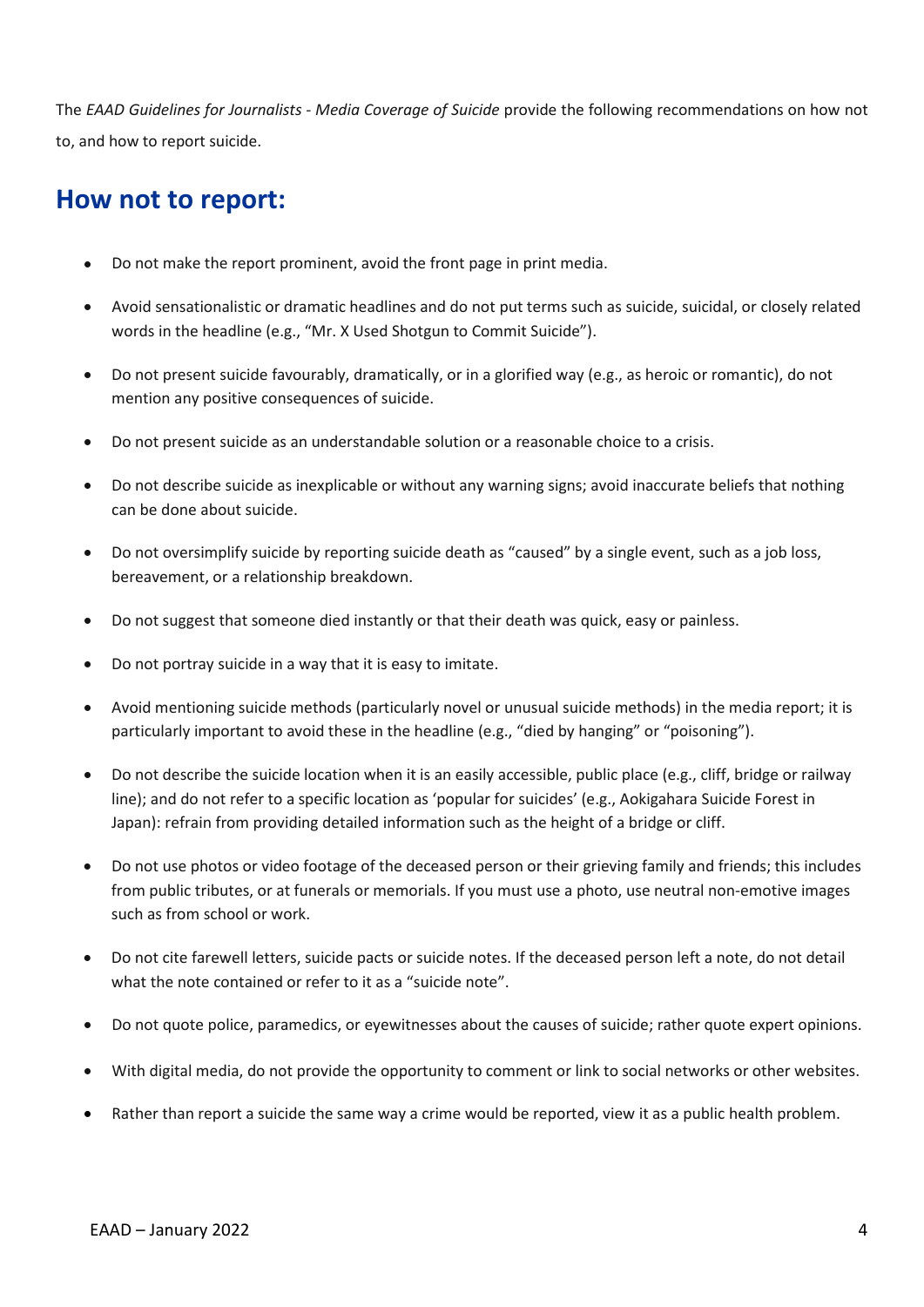### **How to report:**

- The main message of a media report about suicide should be to encourage people to get help and direct them to help. Provide contact information for local or national support, such as 24/7 helplines, health agencies, treatment services or self-help groups.
- Minimize the duration of the coverage and the prominence of the report.
- Where possible, use the opportunity to educate and inform readers about suicide and related risk factors, (e.g., mental illnesses), warning signs, and recent treatment advances for mental illnesses.
- Report suicide within the context of a mental illness. Illustrate suicide as the after-effect of or connected to a mental illness such as depression or alcohol and substance abuse, that could have been treated successfully.
- Convey the message that suicide is not a weaknesses or flaw in a person, but in most cases the tragic outcome of a mental illness.
- Highlight in the report what professional treatment or support is available.
- Present alternative problem-solving options, coping skills or strategies to manage a crisis.
- Report suicide as an avoidable loss.
- Seek advice from psychiatrists as suicide prevention experts and present expert opinions in the report.
- Treat high-profile celebrity suicides with particular care.
- Treat murder-suicides, where a person kills others before taking their own life, with additional caution; murder-suicides are rare but can attract exceptional levels of media attention.

Journalists have a positive role to play in preventing suicides. This can be by responsible reporting, by raising public awareness and reducing stigma related to mental illnesses, and by improving help seeking behaviour of people with mental illnesses.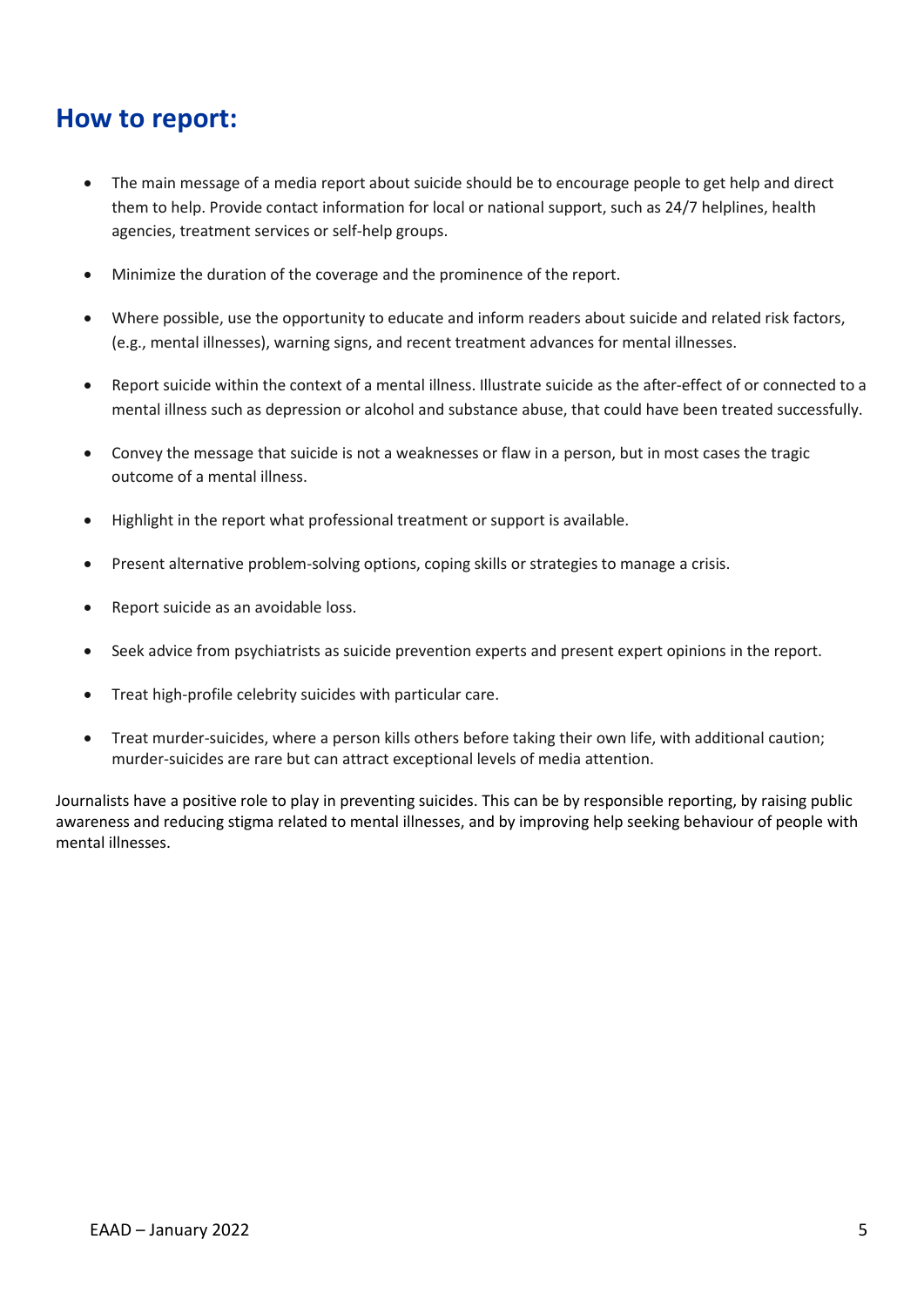# **Contact**

For further information or questions, please contact the EAAD.

#### **European Alliance Against Depression Coordination Centre**

Clinic for Psychiatry, Psychosomatics and Psychotherapy University Hospital Frankfurt Heinrich-Hoffmann-Straße 10 60528 Frankfurt am Main, Germany

Phone: +49 69 6301 863 44 E-mail: [contact@eaad.net](mailto:contact@eaad.net)

Website[: www.eaad.net](http://www.eaad.net/) [www.ifightdepression.com/en/](http://www.ifightdepression.com/en/)

These Guidelines were initially developed based on a European Union funded project [PREDI-NU](http://www.eaad.net/research/past-research-projects/predi-nu) and a project funded by the German Federal Ministry of Education and Science titled "Research Network Depression, Suicidality" and in the context of an interdisciplinary seminar for journalists, psychiatrists and communication research students at the Ludwig Maximilian University of Munich in 2000 (credits to Prof. Ulrich Hegerl, Prof. Hans-Bernd Brosius, Dr. Walther Ziegler). The Guidelines were last updated in December 2021.